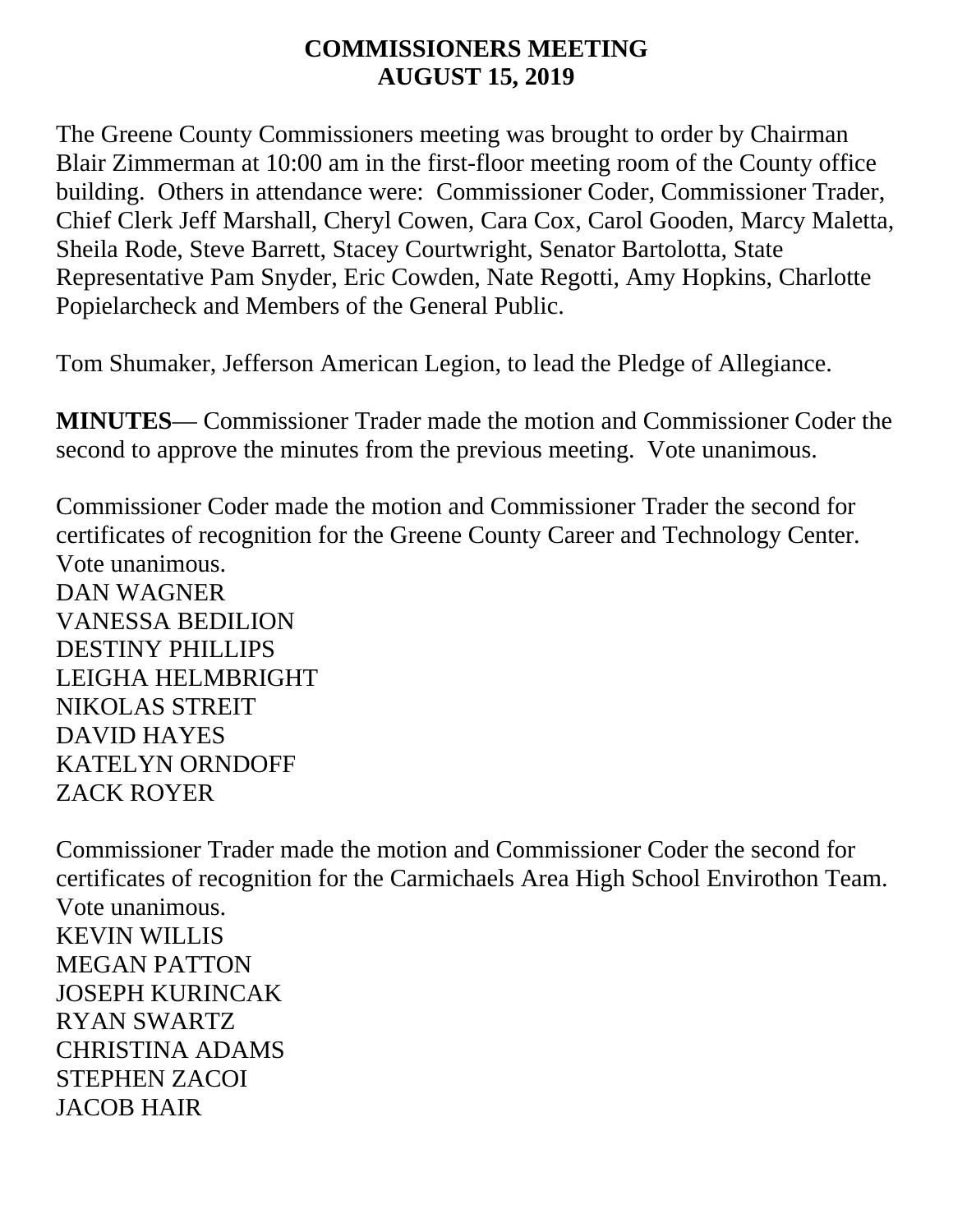### **FINANCE AND ADMINISTRATION**

- 1. Commissioner Coder made the motion and Commissioner Trader the second to accept a Services Agreement between the County of Greene and Blue Jeans Network, Inc. to host video conferencing services for the Greene County Court System across multiple platforms through its website in the amount of \$1,764.00 beginning 07-31-19 for a twelve-month period. Vote unanimous.
- 2. Commissioner Trader made the motion and Commissioner Coder the second to accept a conditional award of funds from the Pennsylvania Housing Finance Agency (PHFA) in an amount not to exceed \$900,000 to be used for the following projects as submitted through the Redevelopment Authority: \$100,000 – Greene County Home Purchase Fund Program and \$800,000 – Nineveh Heights. Vote unanimous.
- 3. Commissioner Coder made the motion and Commissioner Trader the second to accept the Pennsylvania Housing Finance Agency (PHFA) 2015 grant certificate of compliance for the Greene County housing program. Vote unanimous.
- 4. Commissioner Trader made the motion and Commissioner Coder the second to accept a product quotation from Bobcat of Pittsburgh in the amount not to exceed \$50,000 for the County of Greene Bridge and Facilities Department per PA Costars Contract. Vote unanimous.
- 5. Commissioner Coder made the motion and Commissioner Trader the second to accept a product quotation from Smouse.Com Trailers and Snow Equipment for a new 2019 trailer in the amount of \$7,999.00 for the Bridge and Maintenance Department per PA Costars contract. Vote unanimous.
- 6. Commissioner Trader made the motion and Commissioner Coder the second to accept the subgrant award notification for VOCA in the amount of \$56,364.00. Vote unanimous.
- 7. Commissioner Coder made the motion and Commissioner Trader the second to allocate \$10,000.00 to the Carmichaels Historical Society. Vote unanimous.
- 8. Commissioner Trader made the motion and Commissioner Coder the second to accept a contract between the County of Greene and Spy Glass to look into cost savings and communication utilities. Vote unanimous.

# **TAX CLAIMS**

1. Commissioner Coder made the motion and Commissioner Trader the second in accordance with the Real Estate Tax sale (Act of July 7, 1947, P.L. 1368 No. 542), Section 613, as amended, notice is hereby given that a proposed sale price in the amount of \$392.42, plus fees, has been received and approved by the Tax Claim Bureau of the County of Greene, for the private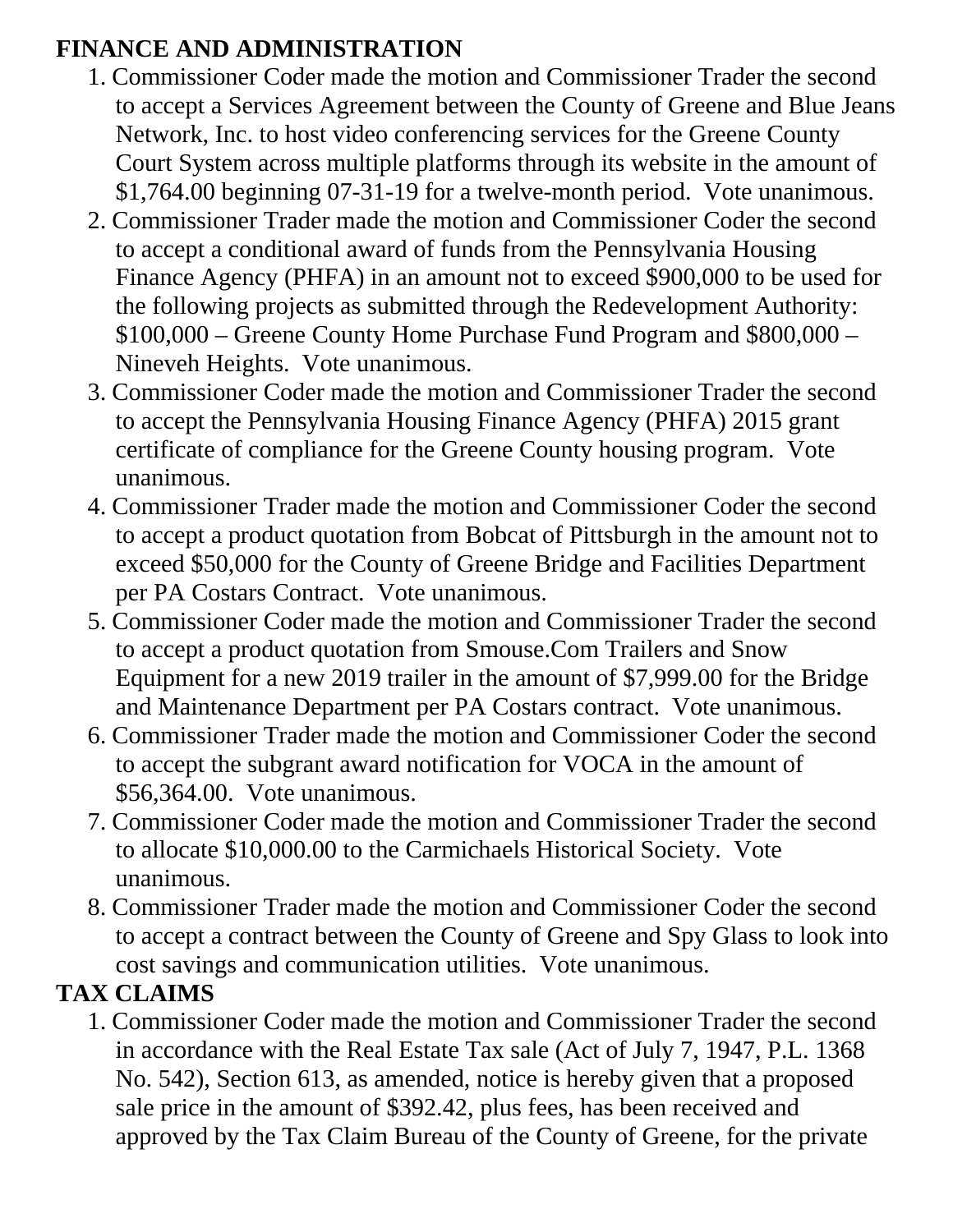sale of the following property: Parcel #06-11-209 located in Dunkard Township. Vote unanimous.

- 2. Commissioner Trader made the motion and Commissioner Coder the second Greene County Tax Claim Bureau has received a bid of \$50.00, plus fees, for the following property: control #5-4993 located in Cumberland Township. The property has been in the office since 2014 and was taken to upset sale on 09-19-18 and judicial sale on 06-12-19 and remains unsold. Vote unanimous.
- 3. Commissioner Coder made the motion and Commissioner Trader the second Greene County Tax Claim Bureau has received a bid of \$100.00, plus fees, for the following property: control #17-70873 located in Morgan Township. The property has been in the office since 2016 and was taken to upset sale on 09-19-18 and judicial sale on 06-12-19 and remains unsold. Vote unanimous.
- 4. Commissioner Trader made the motion and Commissioner Coder the second Greene County Tax Claim Bureau has received a bid of \$100.00, plus fees, for the following property: Control #15-1809 located in Jefferson Township. The property has been in the office since 2005 and taken to upset sale on 09- 19-18 and judicial sale on 06-12-19 and remains unsold. Vote unanimous.
- 5. Commissioner Coder made the motion and Commissioner Trader the second Greene County Tax Claim Bureau has received a bid of \$50.00, plus fees, for the following property: control #17-808 located in Morgan Township. The property has been in the office since 2011 and was taken to upset sale on 09- 18-19 and judicial sale on 12-16-15 and remains unsold. Vote unanimous.

### **ELECTIONS**

1. Commissioner Trader made the motion and Commissioner Coder the second to accept the County of Greene Application and Agreement for HAVA grant funds in the amount of \$36,351.40. Vote unanimous.

### **VETERANS AFFAIRS**

1. Commissioner Coder made the motion and Commissioner Trader the second to accept an application for Memorial Day expenses for the American Legion Post #992 Mount Morris in the amount of \$321.44. Vote unanimous.

# **PROBATION**

- 1. Commissioner Trader made the motion and Commissioner Coder the second to accept a Purchase of Service Agreement between the County of Greene and Jefferson County Ohio for Juvenile Detention. Vote unanimous.
- 2. Commissioner Coder made the motion and Commissioner Trader the second to accept the Adult Probation Grant in Aid for 2019/2020. Vote unanimous.

# **HUMAN SERVICES**

1. Commissioner Trader made the motion and Commissioner Coder the second to accept the FY2018/2019 4<sup>th</sup> Quarter and Final Reconciliation for MATP (Medical Assistance Transportation Program). Vote unanimous.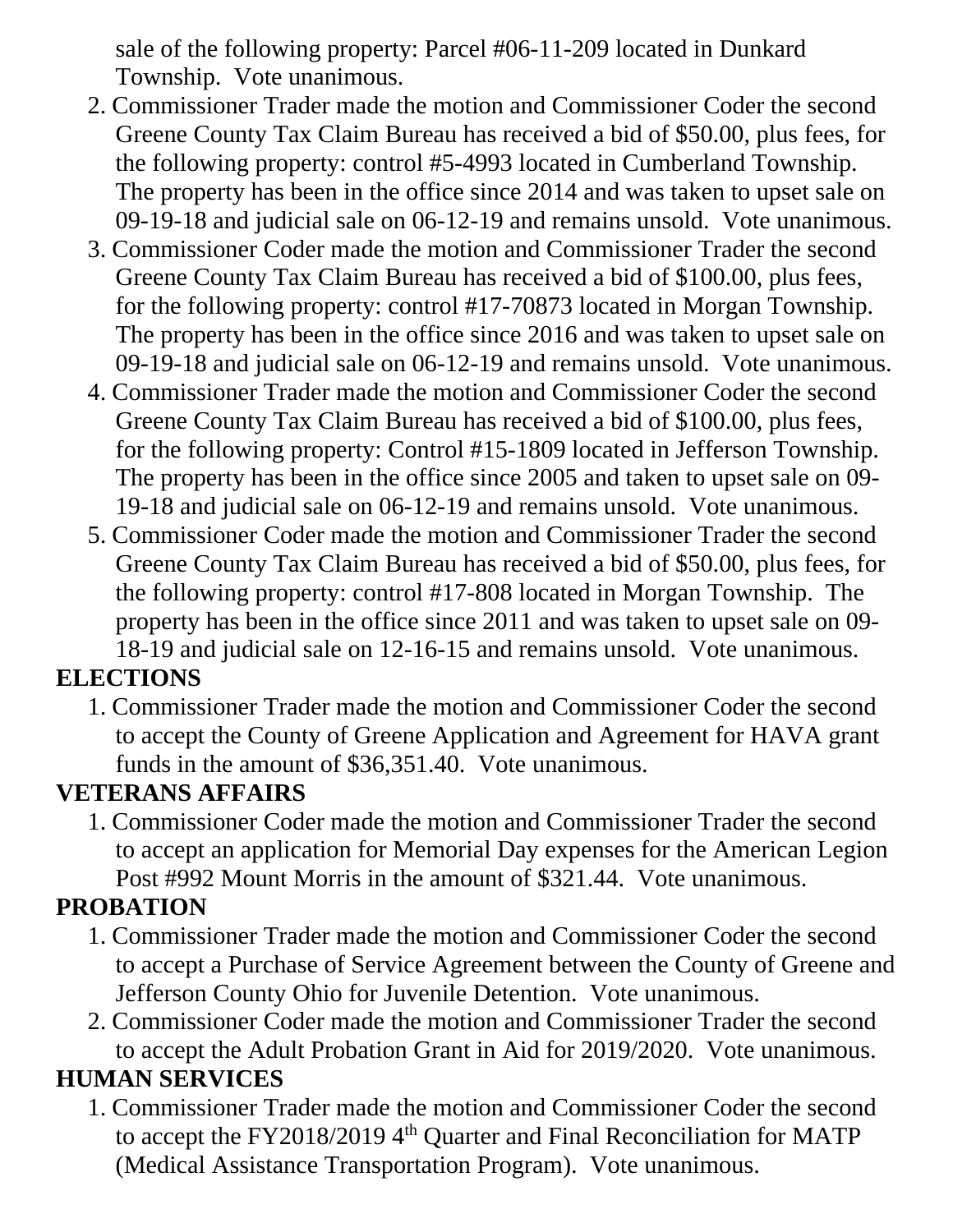- 2. Commissioner Coder made the motion and Commissioner Trader the second to accept the FY2019/2020 Human Services Block Grant Plan. Vote unanimous.
- 3. Commissioner Trader made the motion and Commissioner Zimmerman the second to accept the FY2019/2020 Contract with SPHS CARE Center for HSDF Services. Vote passed Commissioner Coder abstained.
- 4. Commissioner Coder made the motion and Commissioner Trader the second to accept the FY2019/2020 Shared Ride Grant Agreement. Vote unanimous.

### **MENTAL HEALTH AND INTELLECTUAL DISABILITIES**

- 1. Commissioner Trader made the motion and Commissioner Coder the second to accept the FY2018/2019 Contract amendment with the ARC Fayette County. Vote unanimous.
- 2. FY2019/2020 Contracts with:
	- a. Commissioner Trader made the motion and Commissioner Zimmerman the second to accept the SPHS CARE Center for Mental Health Services. Vote passed Commissioner Coder abstained.
	- b. Commissioner Trader made the motion and Commissioner Zimmerman the second to accept the SPHS CARE Center Vehicle Lease. Vote passed Commissioner Coder abstained.
	- c. Commissioner Coder made the motion and Commissioner Trader the second Adam Belletti, Esq. Vote unanimous.
	- d. Commissioner Coder made the motion and Commissioner Trader the second Steps Inside. Vote unanimous.
	- e. Commissioner Coder made the motion and Commissioner Trader the second Pressley Ridge. Vote unanimous.
	- f. Commissioner Coder made the motion and Commissioner Trader the second Specialized Therapy and Related Services d/b/a STARS LLC. Vote unanimous.
	- g. Commissioner Coder made the motion and Commissioner Trader the second Scott B. Roberts, MA. Vote unanimous.
	- h. Commissioner Coder made the motion and Commissioner Trader the second Axiom Family Counseling Services, Inc. Vote unanimous.
	- i. Commissioner Coder made the motion and Commissioner Trader the second Connect, Inc. Vote unanimous.
	- j. Commissioner Coder made the motion and Commissioner Trader the second Merakey Beaver County. Vote unanimous.
	- k. Commissioner Coder made the motion and Commissioner Trader the second Human Services Center, Edgewood LTSR. Vote unanimous.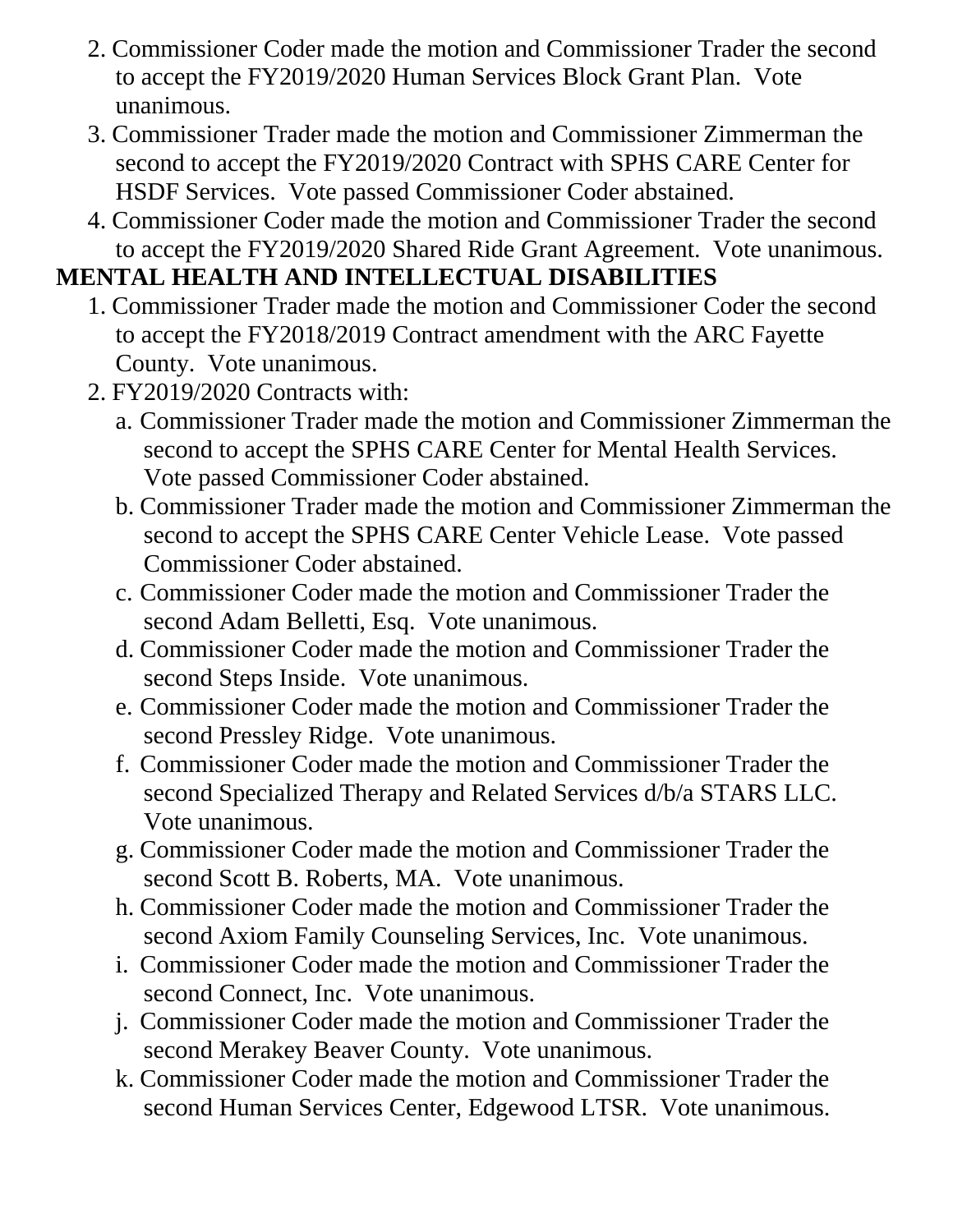# **DRUG AND ALCOHOL**

- 1. Commissioner Trader made the motion and Commissioner Coder the second to accept the FY2019/2020 Contracts with: Vote unanimous.
	- a. Pyramid Healthcare, Inc.
	- b. Sojourner House, Inc.
	- c. Clear Day Treatment of Westmoreland County
	- d. White Deer Run, Inc.
	- e. Gateway Rehabilitation Center
	- f. Twin Lakes Center
	- g. Glenbeigh Hospital of Rock Creek
	- h. Greenbriar Treatment Center
	- i. SPHS Care Center

# **CHILDREN AND YOUTH SERVICES**

- 1. Commissioner Coder made the motion and Commissioner Trader the second to accept the FY2018/2019 a contract with Outside in School of Experiential Education, Inc. Vote unanimous.
- 2. Commissioner Trader made the motion and Commissioner Coder the second to accept the Contract with Bethesda Children's Home. Vote unanimous.
- 3. Commissioner Coder made the motion and Commissioner Trader the second to accept the Contract with Merakey. Vote unanimous.
- 4. Commissioner Trader made the motion and Commissioner Coder the second to accept the Contract with Christina A. DeMarco-Breeden, Esq. Vote unanimous.
- 5. Commissioner Coder made the motion and Commissioner Trader the second to accept the FY 2018/2019  $4<sup>th</sup>$  Ouarter Act 148. Vote unanimous.

### **CDBG**

1. Commissioner Trader made the motion and Commissioner Coder the second to accept the non-discrimination clause for the Greensboro Monongahela Township Joint Sewage Authority project for the Closed-Circuit Televising. Vote unanimous.

# **NOTICES**

- 1. Based on additional information received on June 19, 2019 and July 18, 2019 the Pennsylvania Department of Environmental Review has determined that the Wisecarver Recreation Site application contains sufficient detail to enable the Pennsylvania Department of Environmental Review to conduct the technical review and has been accepted located in Franklin Township.
- 2. EQT Production Company is applying for coverage under the erosion and sediment control general permit (ESCGP-3) for earth disturbance associated with oil and gas exploration, production, processing or treatment operations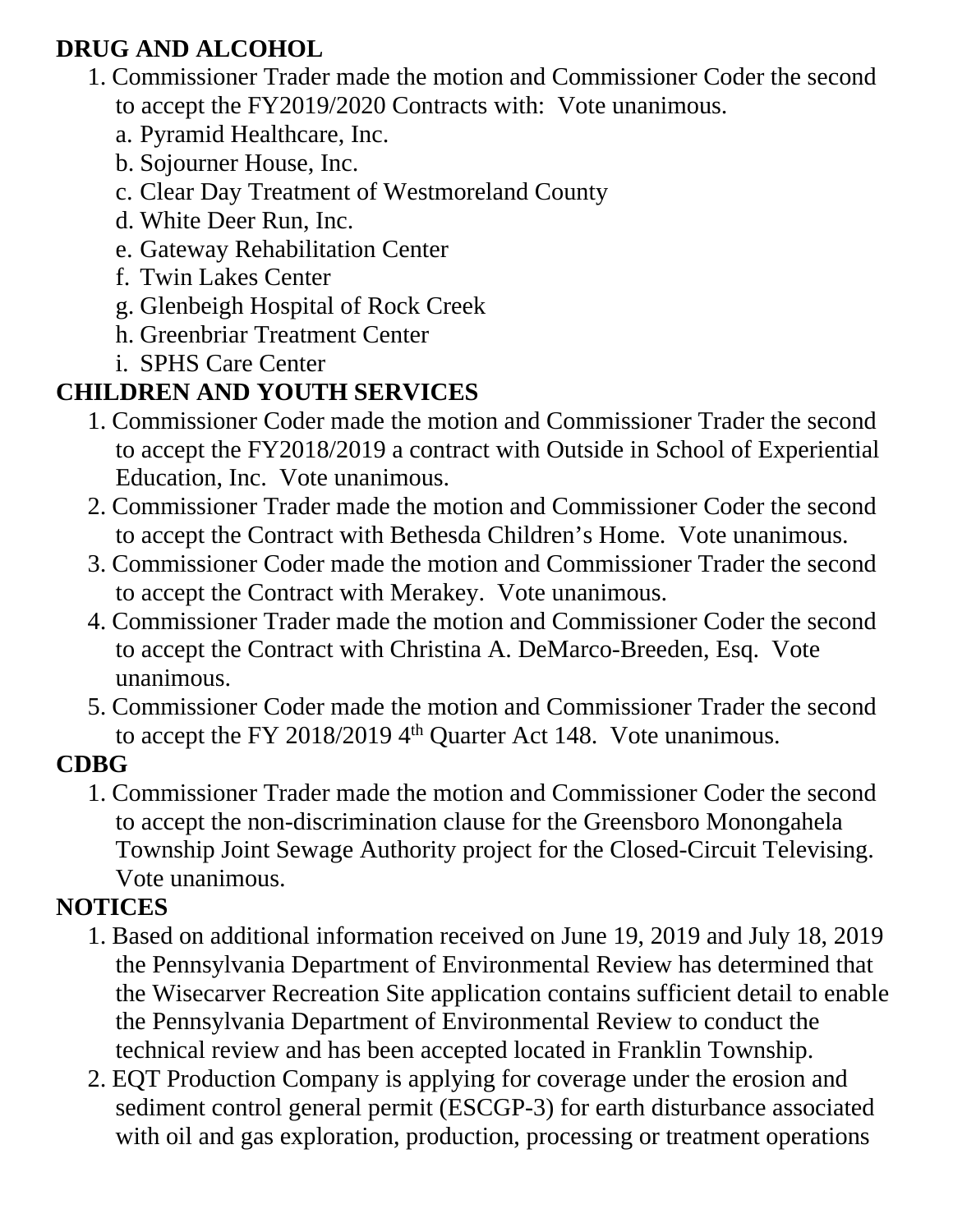or transmission facilities from the Pennsylvania Department of Environmental Protection located in Springhill Township.

- 3. EQM Gathering OPCO, LLC is applying for a general permit 8 (GP-8) for a temporary timber bridge crossing of a stream located in Washington Township.
- 4. The Borough of Waynesburg is filing an application with the Greene County Conservation District for a (GP-4) intake and outfall structures permit for the 2019 Sewer Rehabilitation Project.
- 5. Equitrans Water Services, LLC is submitting to the Pennsylvania Department of Environmental Protection a water management plan for the withdrawal of water for use in oil and gas exploration activities located in Washington Township.
- 6. Texas Eastern, LP is conducting anomaly excavations and repairs along an existing natural gas pipeline under chapter 105 water obstruction and encroachment general permit coverage from the Pennsylvania Department of Environmental Protection located in Jefferson Township.
- 7. The Pennsylvania Department of Environmental Protection has received a water management plan amendment application dated March 18, 2019 and June 20, 2019 for the Southwest District filed by Equitrans Water Services, LLC.
- 8. Dominion Energy Transmission, Inc. is submitting an application to the Pennsylvania Department of Environmental Protection for a chapter 105 water obstruction and encroachment general permit registration to recoat and remediate approximately 25 feet of 24-inch existing pipeline in two locations within streams located in Jackson and Gilmore Townships.
- 9. Southwestern Pennsylvania Water Authority is applying for a general permit (GP-5) utility line stream crossing from the Greene County Conservation District to replace a water line which will result in one crossing to a culvert carrying tributary to the South Fork of Ten Mile Creek located in Franklin Township.
- 10. CNX Gas Company, LLC is applying for coverage under the erosion and sediment control general permit (ESCGP-3) for earth disturbance associated with oil and gas exploration, production, processing or treatment operations or transmission facilities from the Pennsylvania Department of Environmental Protection located in Richhill Township.
- 11. EQM Gathering OPCO, LLC is submitting a chapter 105 permit application to the Pennsylvania Department of Environmental Protection Southwest Regional Office for a temporary timber bridge crossing of a stream located in Morgan Township.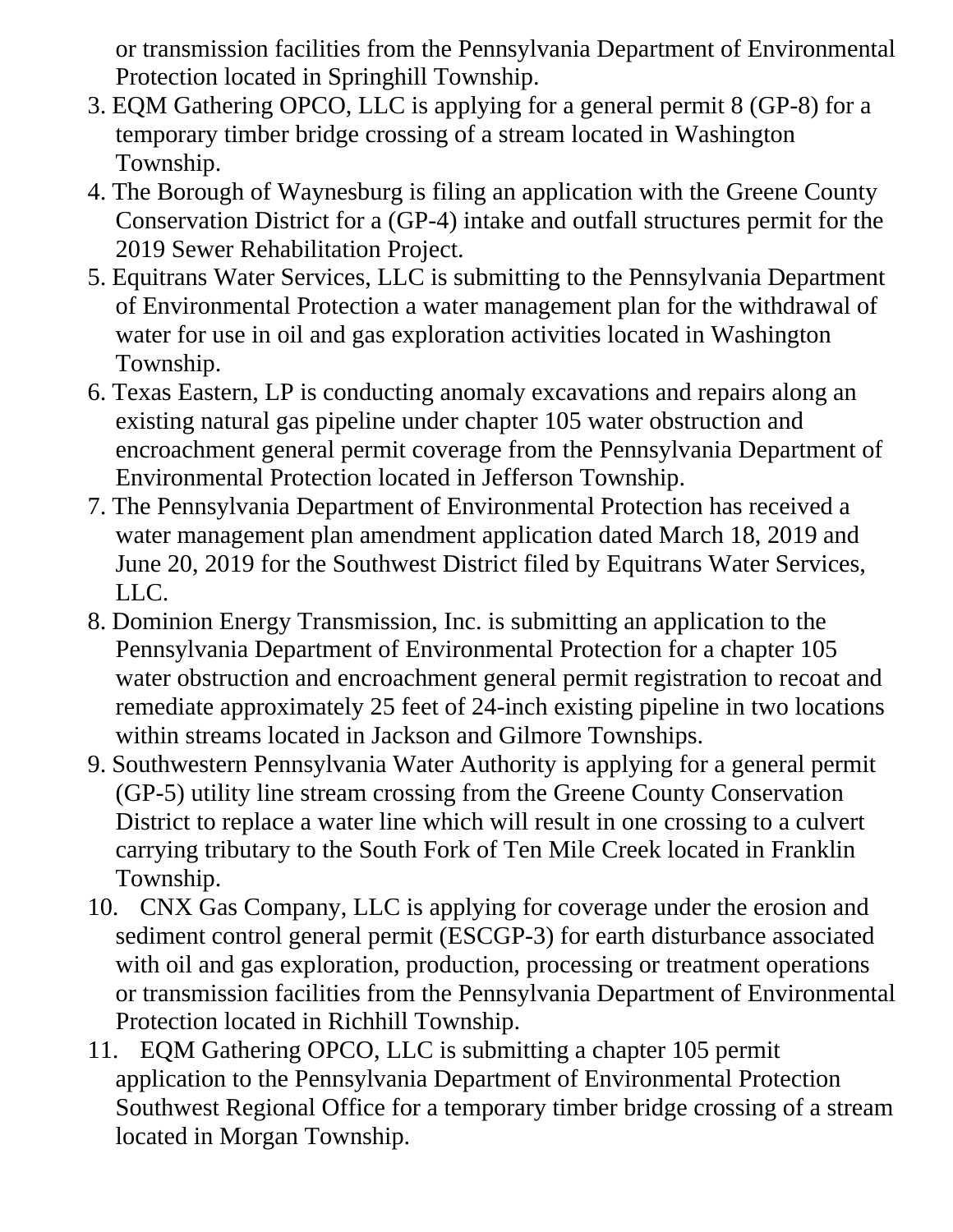- 12. Greylock Midstream, LLC, Civil and Environmental Consultants, Inc. is applying for authorization under the ESCGP-3 permit for the Beacon Pipeline project and also applying to the Pennsylvania Department of Environmental Protection for a chapter 105 general permits for utility line crossings (Gp-5) and temporary road crossings (GP-8) for stream and wetland impacts associated located in Greene Township.
- 13. The Pennsylvania Department of Environmental Protection has received a water management plan renewal and amendment applications dated September 21, 2018, April 1, 2019, July 10, 2019 and July 17, 2019 for the Southwest District filed by EQT Production Company.
- 14. The Pennsylvania Department of Environmental Protection has received a water management plan renewal and amended application dated April 12, 2019, July 12, 2019 and July 17, 2019 for the Southwest District filed by Rice Drilling B, LLC.
- 15. The Department of Environmental Protection has made application acceptance of the Greene County Waste Transfer Facility located in Perry Township.
- 16. CNX Midstream Operating Company, LLC, Civil and Environmental Consultants, Inc. is applying to the Pennsylvania Department of Environmental Protection for an after the fact chapter 105 general permit registration for wetland, stream and floodway impacts associated with the Morris to Majorsville pipeline major modification located in Richhill Township.
- 17. EQM Gathering OpCo, LLC is submitting an application for an erosion and sediment control general permit (ESCGP-3) for earth disturbance associated with oil and gas exploration, production, processing, treatment operations, or transmission facilities located in Morgan Township.
- 18. Contura Pennsylvania Land, LLC is applying to the Pennsylvania Department of Environmental Protection for water quality permits under the clean streams law located in Center and Jackson Townships.
- 19. EQT Production Company is applying for coverage under the erosion and sediment control general permit (ESCGP-3) for earth disturbance associated with oil and gas exploration, production, processing or treatment operations or transmission facilities from the Pennsylvania Department of Environmental Protection located in Perry and Whiteley Townships.
- 20. Washington Township is applying for coverage under the PAG-02- NPDES General Permit for discharges of stormwater associated with construction activities from the Pennsylvania Department of Environmental Protection.
- 21. Rice Drilling B, LLC is submitting an application to the Greene County Conservation District for re-grading activities located in Aleppo Township.